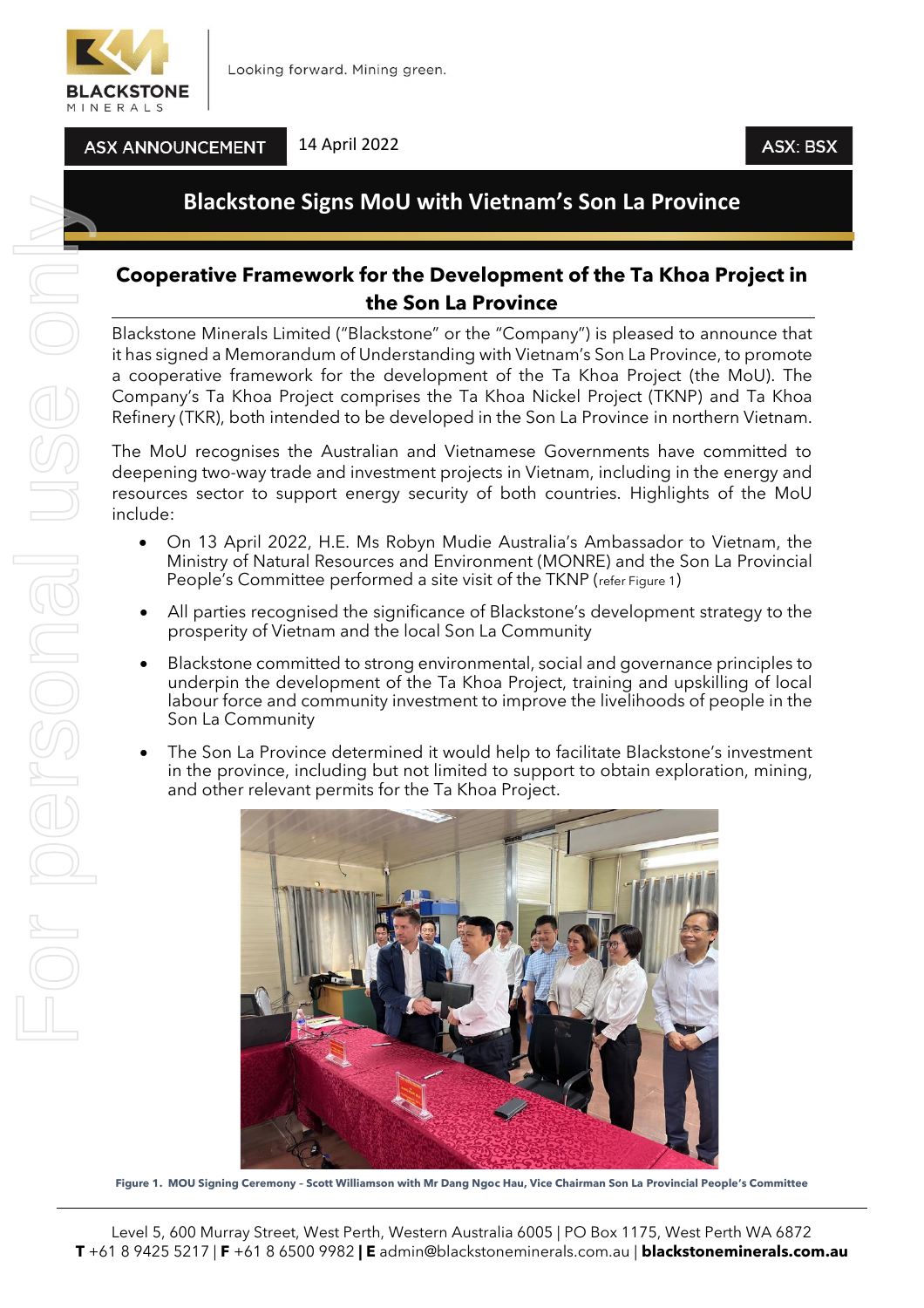Scott Williamson, Blackstone's Managing Director, said:

"*Blackstone's relationships with local stakeholders continues to grow from strength to strength. I was delighted to present, at our mine site in Son La, the global significance of the Ta Khoa Project. Blackstone's ambition is to work respectfully and collaboratively with the people of Vietnam to generate significant socio-economic benefits for the communities in which we operate. Vietnam, and the Son La Province, is blessed with mineral potential, excellent infrastructure, loyal people and has all the key ingredients to be at the forefront of the movement towards electrification of transportation."*

Authorised by the Managing Director on behalf of the Board.

For more information, please contact

**Scott Williamson Dhanu Anandarasa** Managing Director Manager Corporate Development +61 8 9425 5217 +61 8 9425 5217

scott@blackstoneminerals.com.au dhanu@blackstoneminerals.com.au

## **About Blackstone**

For personal use only

For personal

USS ON

Blackstone Minerals Ltd (ASX: BSX / OTCQX: BLSTF / FRA: B9S) is focused on building an integrated upstream and downstream battery metals processing business in Vietnam that produces NCM Precursor products for Asia's growing Lithium-ion battery industry.

The Company owns a 90% interest in the Ta Khoa Nickel Project (TKNP). The TKNP is located 160km west of Hanoi in the Son La Province of Vietnam (refer Figure 2) and includes an existing modern nickel mine built to Australian standards, which is currently being used to process nickel ore delivered by the underground bulk sample program. The Ban Phuc nickel mine successfully operated as a mechanised underground nickel mine from 2013 to 2016.

Blackstone's TKNP and Ta Khoa Refinery (TKR) are the two major cogs in Blackstone's vertically integrated development strategy (together - the Ta Khoa Project). The Company's development strategy is underpinned by Blackstone's ability to secure nickel concentrate and Ta Khoa is emerging as a nickel sulfide district of enviable scale with several exploration targets yet to be tested.

In February 2022, Blackstone completed a Pre-Feasibility Study for the TKNP, and presented this on an integrated basis with the proposed TKR development (refer ASX announcement 28 February 2022). The TKR is being designed to have a refining capacity of 400ktpa, with feedstock provided from a combination of concentrate from the TKNP and third-party feed sources (3PF). Pilot Plant testing and Definitive Feasibility Studies are underway and will continue to technically de-risk the Ta Khoa Project.

At both the mine (upstream) and refinery (downstream) level, Blackstone is focused on a partnership model and is collaborating with groups who are focused on sustainable mining, minimising carbon footprint and implementing a fully vertically integrated supply chain.